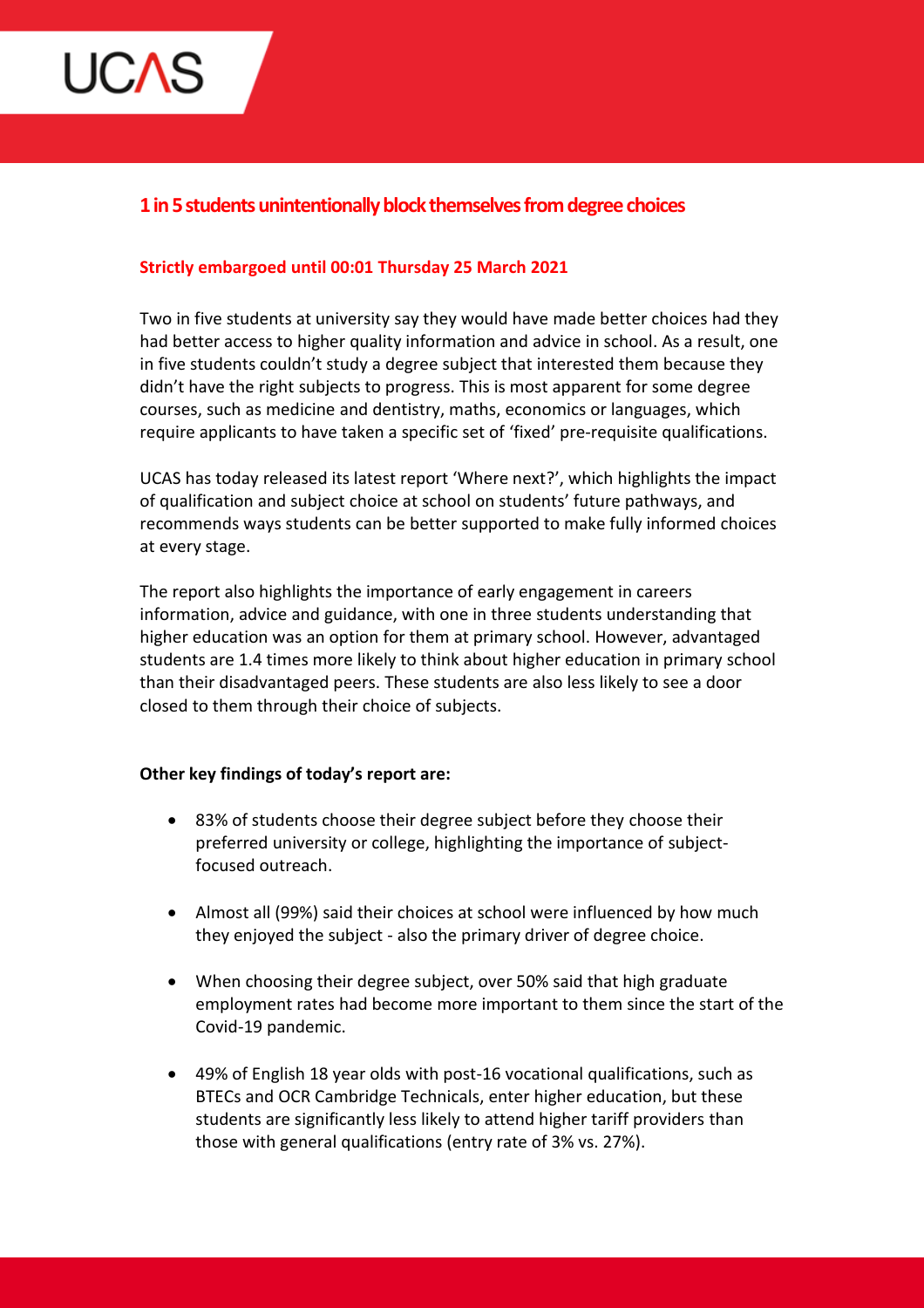- As well as two in five saying more information and advice would have led to them making better choices, almost one in three say they did not receive any information about apprenticeships from their school, showing that more needs to be done to promote parity across these routes.
- More than a quarter of students we surveyed would make different GCSE/National 5 choices now they know what their degree course involves – and around a third would choose a different post-16 options.
- One in four students say their parents or carers were their biggest help in determining their choice of degree course, and many follow similar pathways, eg:
	- o students with a parent or carer in farming are nearly 20 times more likely to study veterinary science, agriculture or related subjects;
	- $\circ$  students with a parent or carer who is a medical practitioner are eight times more likely to study medicine or dentistry;
	- $\circ$  students with a parent or carer who is an artist are over three times more likely to study arts and design courses.

**Clare Marchant, Chief Executive at UCAS, said:** "Students today face more options than ever before. Whilst choice is a core part of the UK higher education system, it is essential that students know how to navigate this. No student should unknowingly close the door to their career aspirations.

"We know that early engagement raises aspiration. The data showing that disadvantaged students tend to consider the prospect of higher education later than their more advantaged peers clearly demonstrates the need to embed careers information, advice and guidance within primary schools and early secondary years to raise aspirations from an early age.

"UCAS data shows that just under half of registered applicants would like more information about apprenticeship opportunities. Despite this, nearly one in three students have told us that they did not receive any information and advice about apprenticeships from their school. The sector has long talked about the need for a single destination for students to explore all of their options, and it is our ambition to be the destination for all post-secondary education; apprenticeships are not just an add on, they are fundamental to the delivery of that goal.

"Importantly, today's report does not say students have made the wrong choice  $-$  it remains, above all, a highly individual and nuanced decision. Instead, it says that students should know the consequence of each and every choice they make along their journey. From the analysis, we see that some students would have made different decisions had they had better careers information, advice and guidance. We have recommended a series of ways for this to be achieved, including providing